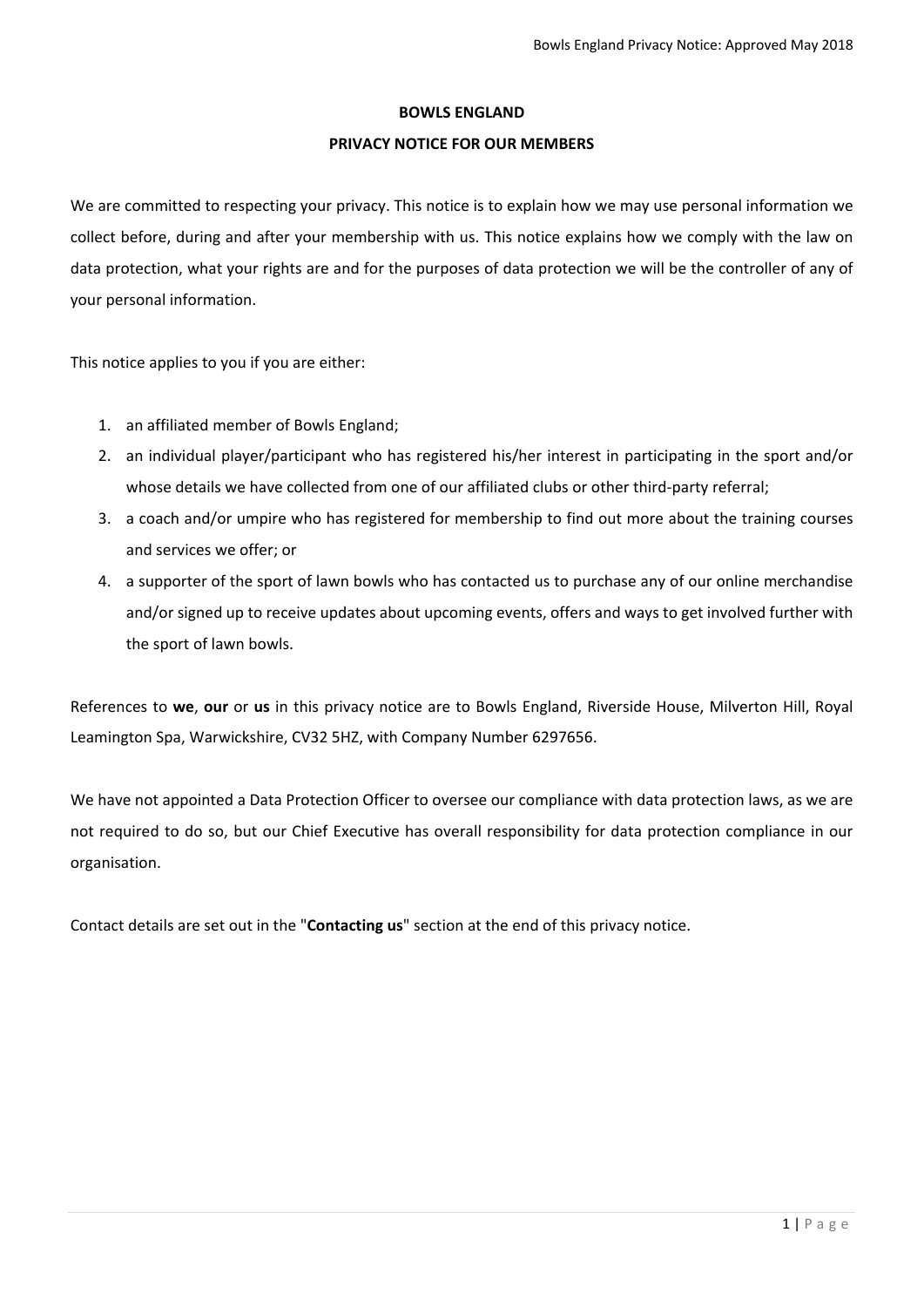# 1. **PERSONAL INFORMATION WE MAY COLLECT FROM YOU**

When you sign up for membership with us, you may provide us with or we may obtain **personal information** about you, such as information regarding your:

- o personal contact details that allow us to contact you directly such as name, title, email addresses and telephone numbers;
- o date of birth;
- o gender;
- o membership details including start and end date;
- o records of your interactions with ussuch astelephone conversations, emails and other correspondence and your instructions to us;
- o any credit/debit card and other payment details you provide so that we can receive payments from you and details of the financial transactions with you;
- o use of and movements through our online portal, passwords, personal identification numbers, IP addresses, user names and other IT system identifying information;
- o CCTV footage and other information obtained through electronic meanssuch asswipecard and key fob records;
- o records of your attendance at any events or competitions hosted by us;
- o images in video and/or photographic form and voice recordings; and
- o your marketing preferences so that we know whether and how we should contact you.

# **Players/Participants**

If you are a player/participant who has registered his/her interest in participating in the sport competitively, you may also provide us with or we may obtain the following additional **personal information** from you*:*

- o identification documents such as passport and identity cards;
- o details of any club and/or county membership;
- o details of next of kin, family members, coaches and emergency contacts;
- o records and assessment of any player rankings, gradings or ratings, competition results, details regarding matches and games attended and performance (including that generated through player pathway programme);
- o any disciplinary and grievance information; and
- o any details required for the purposes of awarding funding or grants (including any means testing).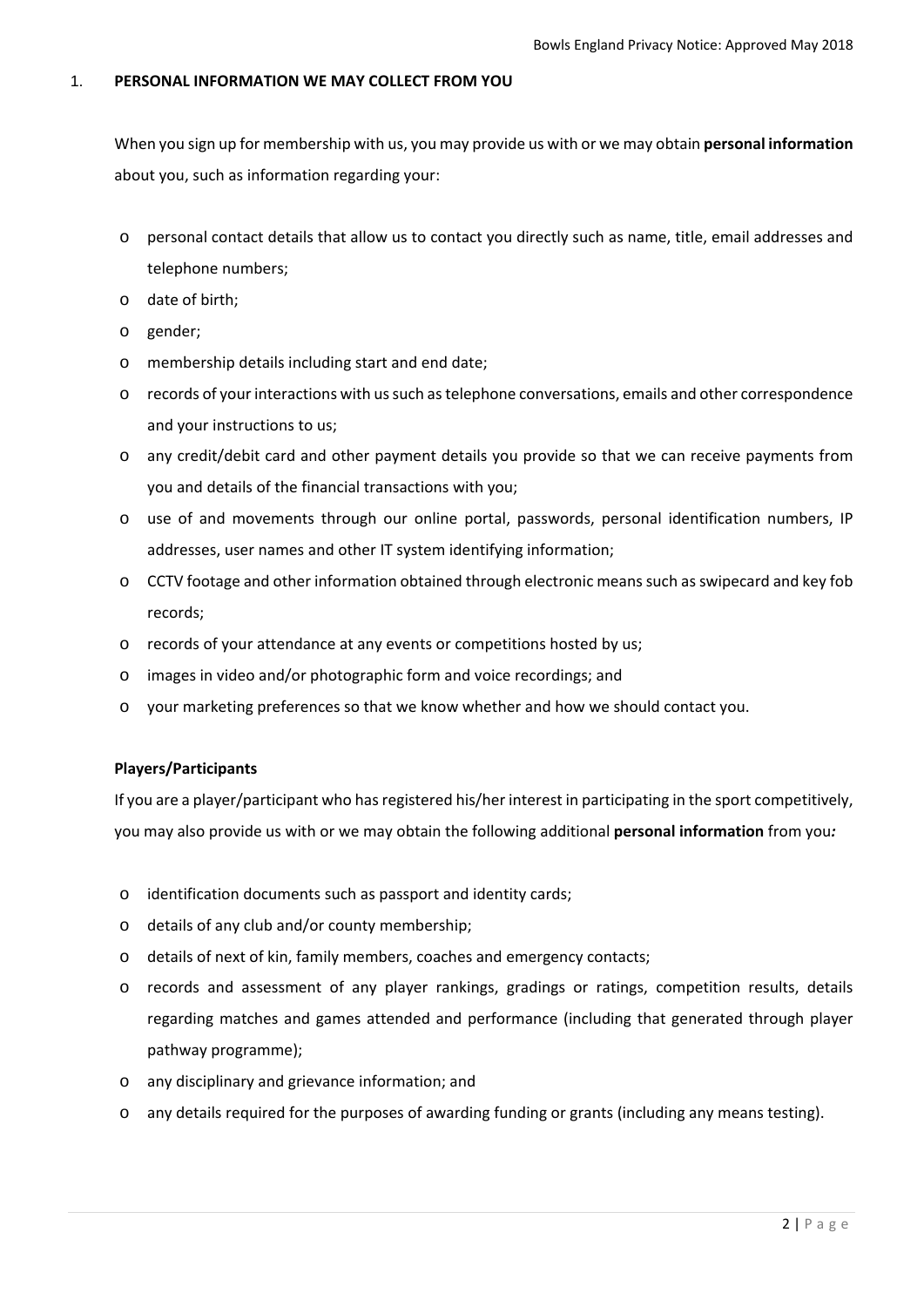# **Coaches and Umpires**

If you have registered with us to receive more information about coaching and umpiring services you may also provide us with, or we may obtain, the following additional **personal information** from you:

- o any coaching code or official number;
- o your current affiliated club or other organisation (if applicable);
- $\circ$  coaching/teaching qualification and/or officiating history and any player rating (if any);
- o accreditation/qualification start and end date; and
- o identification documents such as passport, utility bills, identity cards, etc.

# 2. **SPECIAL CATEGORIES OF PERSONAL INFORMATION**

We may also collect, store and use the following "special categories" of more sensitive personal information regarding you:

- o information about your race or ethnicity, religious beliefs and sexual orientation; and
- o information about your health, including any medical condition, health and sickness records, medical records and health professional information.

We may not collect all of the above types of special category personal information about you. In relation to the special category personal data that we do process we do so on the basis that:

- o the processing is necessary for reasons of substantial public interest, on a lawful basis;
- o it is necessary for the establishment, exercise or defence of legal claims;
- o it is necessary for the purposes of carrying out the obligations and exercising our or your rights in the field of employment and social security and social protection law; or
- o it is based on your explicit consent.

In Section 4, we refer to these as the "special category reasons for processing of your personal data". We may also collect criminal records information from you. For criminal records history, we process it on the basis of legal obligations or based on your explicit consent.

# 3. **WHERE WE COLLECT YOUR INFORMATION**

We typically collect personal information about our members when you create an account on our site at www.bowlsengland.com to purchase any services or products we offer online*,* when you make a query and/or complaint or when you correspond with us by phone, e-mail or in some other way.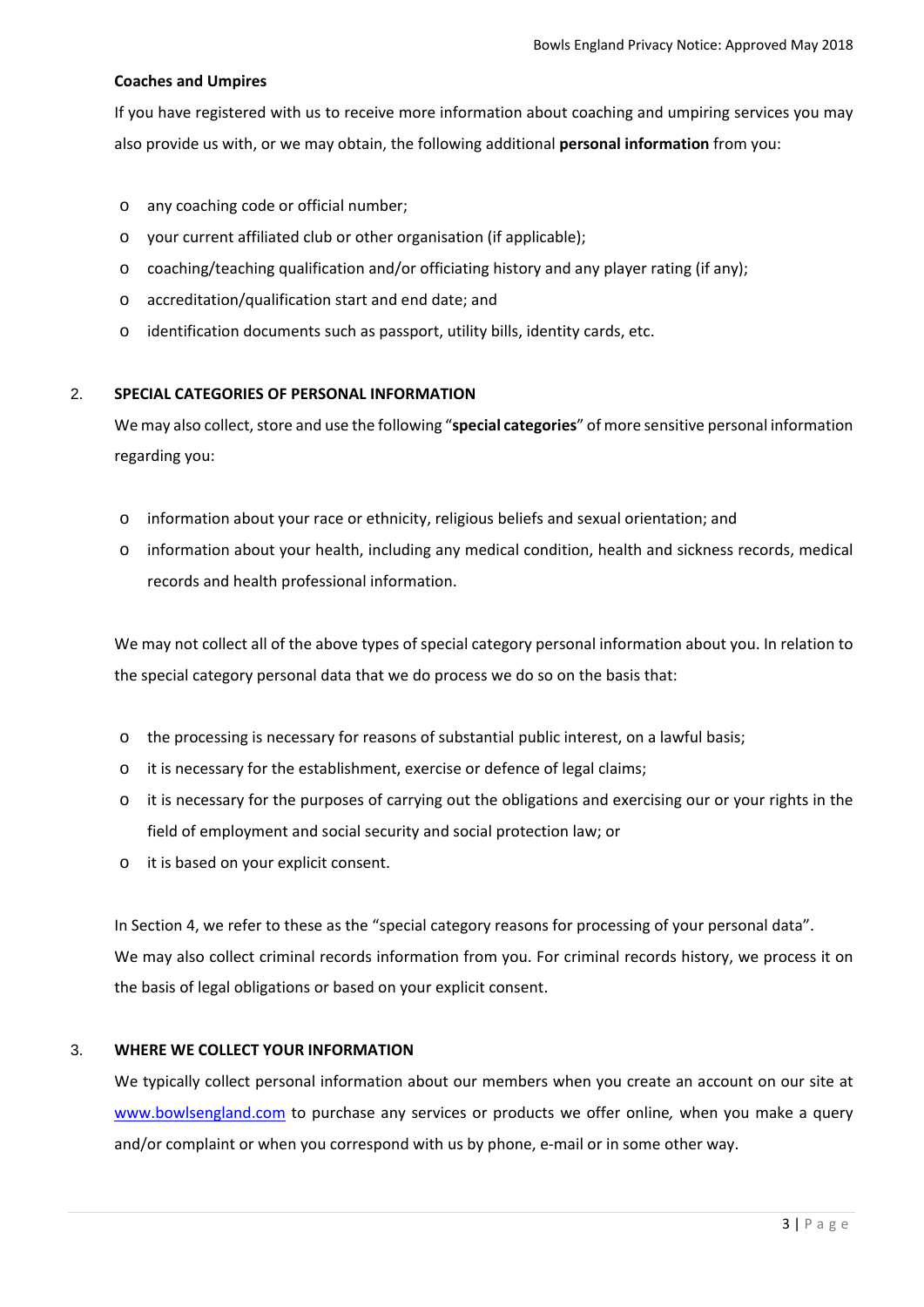We typically collect personal information about our members when you create an account on our Competitions Portal and and/or on our National Membership Register.

If you are a player/participant of the sport of lawn bowls we also may collect personal information about you from any club, school or other organisation you are affiliated with or from other referrals such as from coaches or talent scouts.

If you are providing us with details of referees, next of kin, beneficiaries, family members and emergency contacts they have a right to know and to be aware of how what personal information we hold about them, how we collect it and how we use and may share that information. Please share this privacy notice with those of them whom you feel are sufficiently mature to understand it. They also have the same rights as set out in the "**Your rights in relation to personal information**" section below.

## 4. **USES MADE OF THE INFORMATION**

The table below describes the main purposes for which we process your personal information, the categories of your information involved and our lawful basis for being able to do this.

| <b>Purpose</b>                     | <b>Personal information used</b> | <b>Lawful basis</b>                        |
|------------------------------------|----------------------------------|--------------------------------------------|
| <b>All Members</b>                 |                                  |                                            |
| To administer any membership       | All contact and membership       | This is necessary to enable us to properly |
| account(s) you have with us and    | details, transaction and         | manage and administer your membership      |
| managing our relationship with     | payment information, records     | contract with us.                          |
| you, and dealing with payments     | of your interactions with us,    |                                            |
| and any support, service or        | and marketing preferences.       |                                            |
| product enquiries made by you      |                                  |                                            |
| To arrange and manage any          | All contact and membership       | This is necessary to enable us to properly |
| contracts for the provision of any | details.                         | administer and perform any contract for    |
| merchandise, products and/or       | Transaction and payment          | the provision of merchandise, products or  |
| services.                          | information.                     | services.                                  |
|                                    |                                  |                                            |
| To send you information which is   | All contact and membership       | This is necessary to enable us to properly |
| included within your               | details                          | manage and administer your membership      |
| membership benefits package,       |                                  | contract with us.                          |
| including details about advanced   |                                  |                                            |
| ticket information, competitions   |                                  |                                            |
| and events, partner offers and     |                                  |                                            |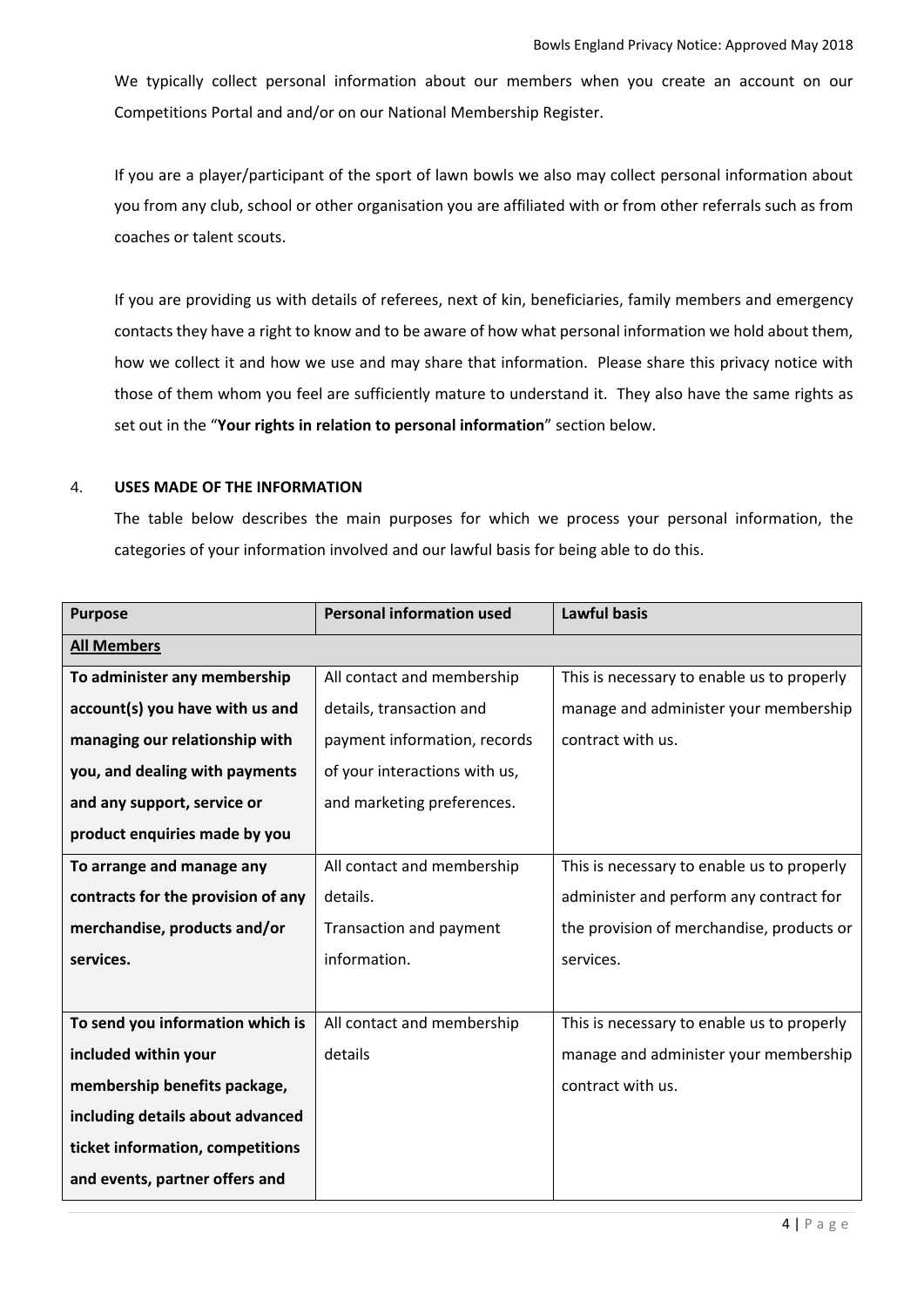| discounts and any updates on     |                                 |                                            |
|----------------------------------|---------------------------------|--------------------------------------------|
| the sport of lawn bowls          |                                 |                                            |
| To send you other marketing      | All contact and membership      | Where you have given us your explicit      |
| information we think you might   | details and marketing           | consent to do so, or we reasonably         |
| find useful or which you have    | preferences                     | consider the sending of such information   |
| requested from us, including our |                                 | to be in your legitimate interests.        |
| newsletters, information about   |                                 |                                            |
| Membership, events,              |                                 |                                            |
| participation products and       |                                 |                                            |
| information about our            |                                 |                                            |
| commercial partners              |                                 |                                            |
| To answer your queries or        | Contact details and records of  | We have a legitimate interest to provide   |
| complaints                       | your interactions with us       | complaint handling services to you in case |
|                                  |                                 | there are any issues with your             |
|                                  |                                 | membership.                                |
|                                  |                                 |                                            |
| <b>Retention of records</b>      | All the personal information we | We have a legitimate interest in retaining |
|                                  | collect.                        | records whilst they may be required in     |
|                                  |                                 | relation to complaints or claims. We need  |
|                                  |                                 | to retain records in order to properly     |
|                                  |                                 | administer and manage your membership      |
|                                  |                                 | and in some cases, we may have legal or    |
|                                  |                                 | regulatory obligations to retain records.  |
|                                  |                                 | We process special category personal       |
|                                  |                                 | data on the basis of the "special category |
|                                  |                                 | reasons for processing of your personal    |
|                                  |                                 | data" referred to in section 2 above.      |
|                                  |                                 | For criminal records history we process it |
|                                  |                                 | on the basis of legal obligations or based |
|                                  |                                 | on your explicit consent.                  |
| The security of our IT systems   | Your usage of our IT systems    | We have a legitimate interest to ensure    |
|                                  | and online portals.             | that our IT systems are secure.            |
|                                  |                                 |                                            |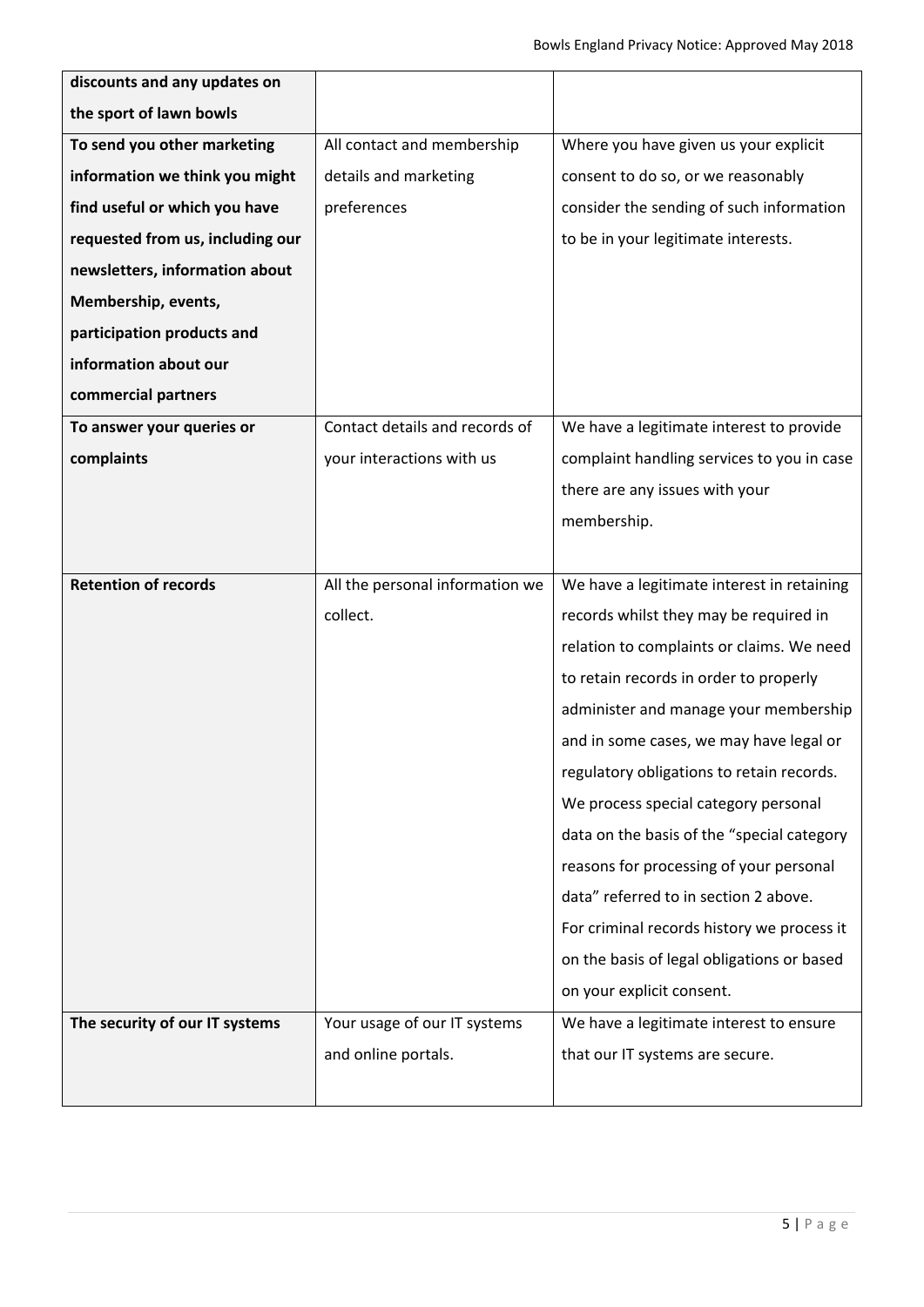| To conduct data analytics studies | Records of your attendance at   | We have a legitimate interest in doing so  |
|-----------------------------------|---------------------------------|--------------------------------------------|
| to better understand event        | any events or competitions      | to ensure that our membership is           |
| attendance and trends within      | hosted by us.                   | targeted and relevant.                     |
| the sport                         |                                 |                                            |
| For the purposes of promoting     | video<br>and/or<br>Images<br>in | Where you have given us your explicit      |
| the sport, our events and         | photographic form.              | consent to do so, or where the use of      |
| membership packages.              |                                 | such images is compliant with the          |
|                                   |                                 | "Special Purposes" as defined within       |
|                                   |                                 | Clause 24 (1) of the GDPR.                 |
| To comply with health and safety  | Records of attendance           | We have a legal obligation and a           |
| requirements                      |                                 | legitimate interest to provide you and     |
|                                   |                                 | other members of our organisation with a   |
|                                   |                                 | safe environment in which to participate   |
|                                   |                                 | in sport.                                  |
| <b>Players/participants</b>       |                                 |                                            |
| To conduct performance reviews,   | performance<br>All<br>and       | This is necessary to enable us to properly |
| manage performance and            | attendance<br>data<br>and       | manage and administer your                 |
| determine performance             | information about your health   | development through the performance        |
| requirements and administer       | and medical condition.          | programme.                                 |
| your development and training     |                                 | We process special category personal       |
| requirements on any player        | Details of any affiliated club  | data on the basis of the "special category |
| pathway programme                 | and/or county membership.       | reasons for processing of your personal    |
|                                   |                                 | data" referred to in section 2 above.      |
|                                   |                                 |                                            |
| To make decisions about your      | performance<br>All<br>and       | This is necessary to enable us to properly |
| progression and development       | attendance<br>data<br>and       | manage and administer your                 |
| through any player pathway        | information about your health.  | development through the performance        |
| programme and to assist with      |                                 | programme.                                 |
| the delivery of rankings and      | Details of any affiliated club  | We process special category personal       |
| ratings                           | and/or county membership.       | data on the basis of the "special category |
|                                   |                                 | reasons for processing of your personal    |
|                                   |                                 | data" referred to in section 2 above.      |
| To administer and monitor your    | All non-medical performance     | This is necessary to enable us to register |
| attendance at events and          | and attendance data.            | you on to and properly manage and          |
| competitions                      |                                 | administer your development through        |
|                                   |                                 |                                            |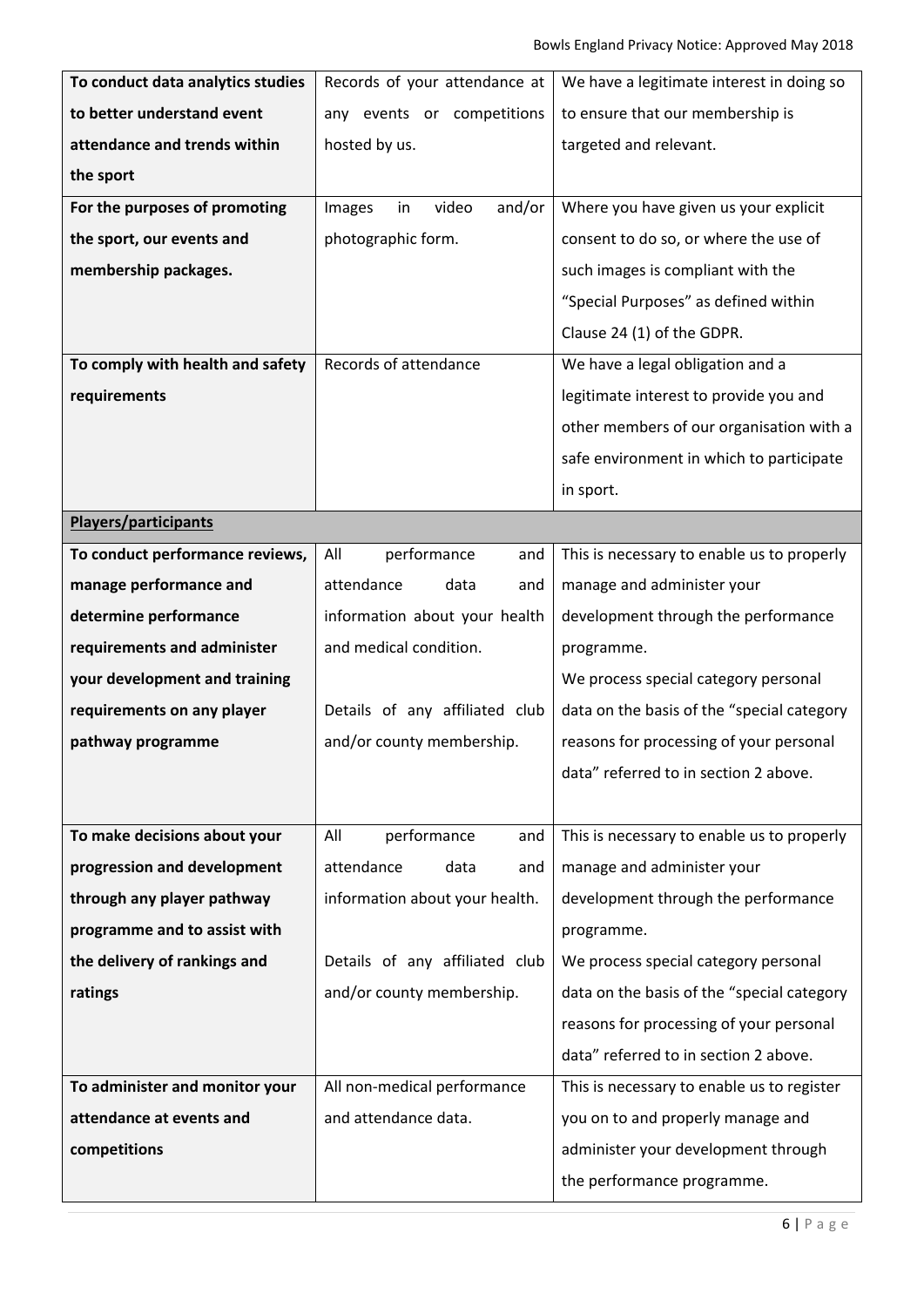| This is necessary to enable us to make the |
|--------------------------------------------|
| necessary arrangements for the trip        |
| and/or transportation to the event.        |
| We process special category personal       |
| data on the basis of the "special category |
| reasons for processing of your personal    |
| data" referred to in section 2 above.      |
| We process special category personal       |
| data on the basis of the "special category |
| reasons for processing of your personal    |
| data" referred to in section 2 above.      |
|                                            |
| We process special category personal       |
| data on the basis of the "special category |
| reasons for processing of your personal    |
| data" referred to in section 2 above.      |
|                                            |
|                                            |
|                                            |
|                                            |
|                                            |
|                                            |
| We have a legitimate interest in doing so  |
| to provide a safe and fair environment for |
| all members and to ensure the effective    |
| management of any disciplinary hearings,   |
|                                            |
| We process special category personal       |
| data on the basis of the "special category |
| reasons for processing of your personal    |
| data" referred to in section 2 above.      |
| For criminal records history we process it |
| on the basis of legal obligations or based |
|                                            |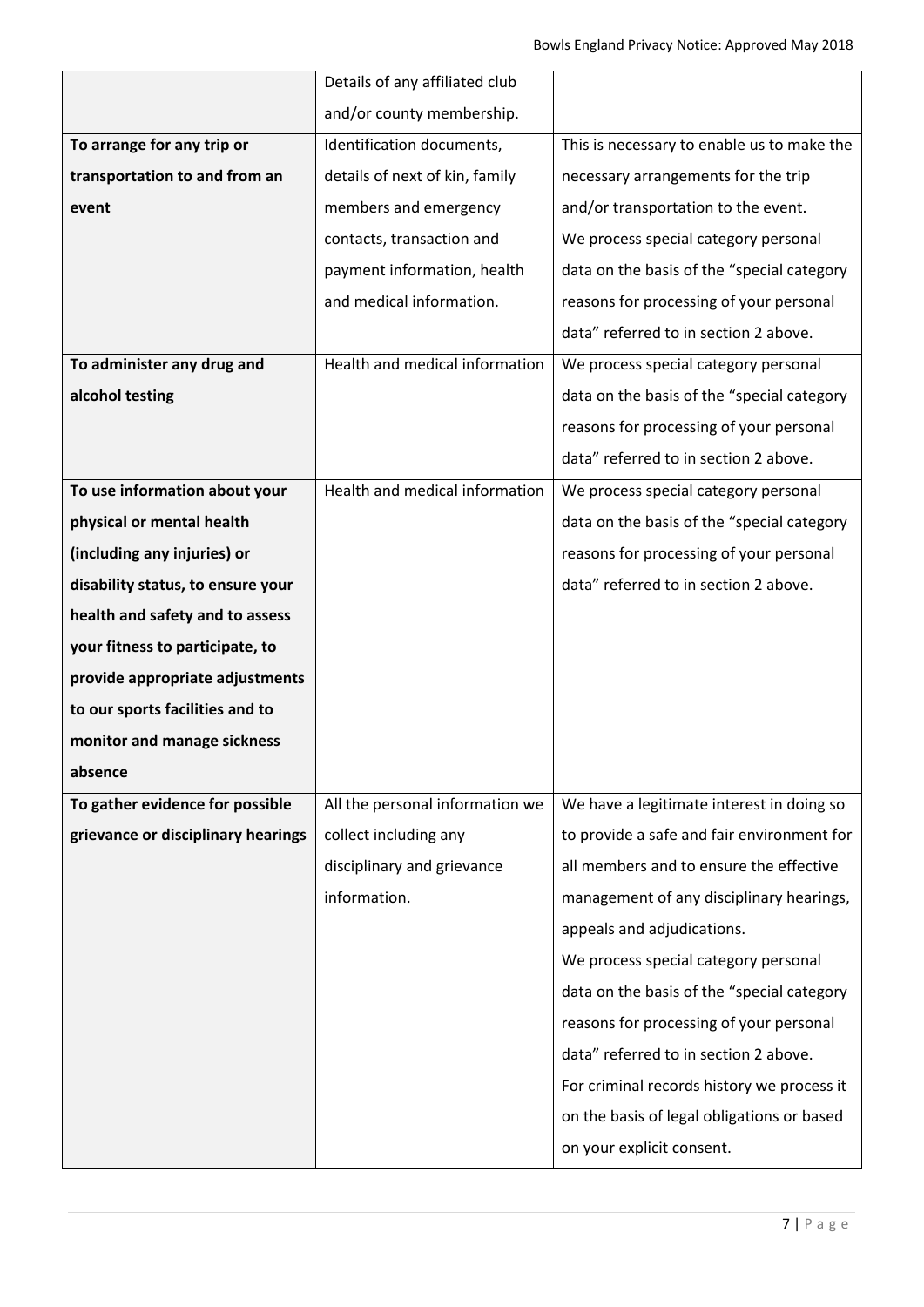| To assess your eligibility for and | All details required for the      | This is necessary to enable us to properly   |
|------------------------------------|-----------------------------------|----------------------------------------------|
| to provide any scholarship         | of<br>awarding<br>purposes        | administer and perform any contract for      |
| funding and/or grants              | scholarship funding or grants     | the provision of funding.                    |
|                                    | (including any means testing)     |                                              |
|                                    |                                   |                                              |
| For the purposes of equal          | Name, title, date of birth,       | We have a legitimate interest to promote     |
| opportunities monitoring           | gender, information about your    | a sports environment that is inclusive, fair |
|                                    | race or ethnicity, health and     | and accessible.                              |
|                                    | medical information and           | We process special category personal         |
|                                    | performance data                  | data on the basis of the "special category   |
|                                    |                                   | reasons for processing of your personal      |
|                                    |                                   | data" referred to in section 2 above.        |
| <b>Coaches and officials</b>       |                                   |                                              |
| To administer your attendance at   | All contact and membership        | This is necessary to enable us to register   |
| any courses or programmes you      | details, transaction and          | you on to and properly manage and            |
| sign up to                         | payment data.                     | administer your development through          |
|                                    | Details of your current           | the course and/or programme.                 |
|                                    | affiliated club or other,         |                                              |
|                                    | coaching/teaching                 |                                              |
|                                    | qualifications and/or officiating |                                              |
|                                    | history.                          |                                              |
| To conduct performance reviews,    | All performance and               | This is necessary to enable us to properly   |
| managing performance and           | attendance data and               | manage and administer your                   |
| determining performance            | information about your health.    | development through the course and/or        |
| requirements                       |                                   | programme.                                   |
|                                    | Details of your current           | We process special category personal         |
|                                    | affiliated club or other,         | data on the basis of the "special category   |
|                                    | coaching/teaching                 | reasons for processing of your personal      |
|                                    | qualifications and/or officiating | data" referred to in section 2 above.        |
|                                    | history.                          |                                              |
|                                    |                                   |                                              |
|                                    | Qualification start & end dates.  |                                              |
| To make decisions about your       | As above.                         | As above.                                    |
| progression and accreditation      |                                   |                                              |
| status                             |                                   |                                              |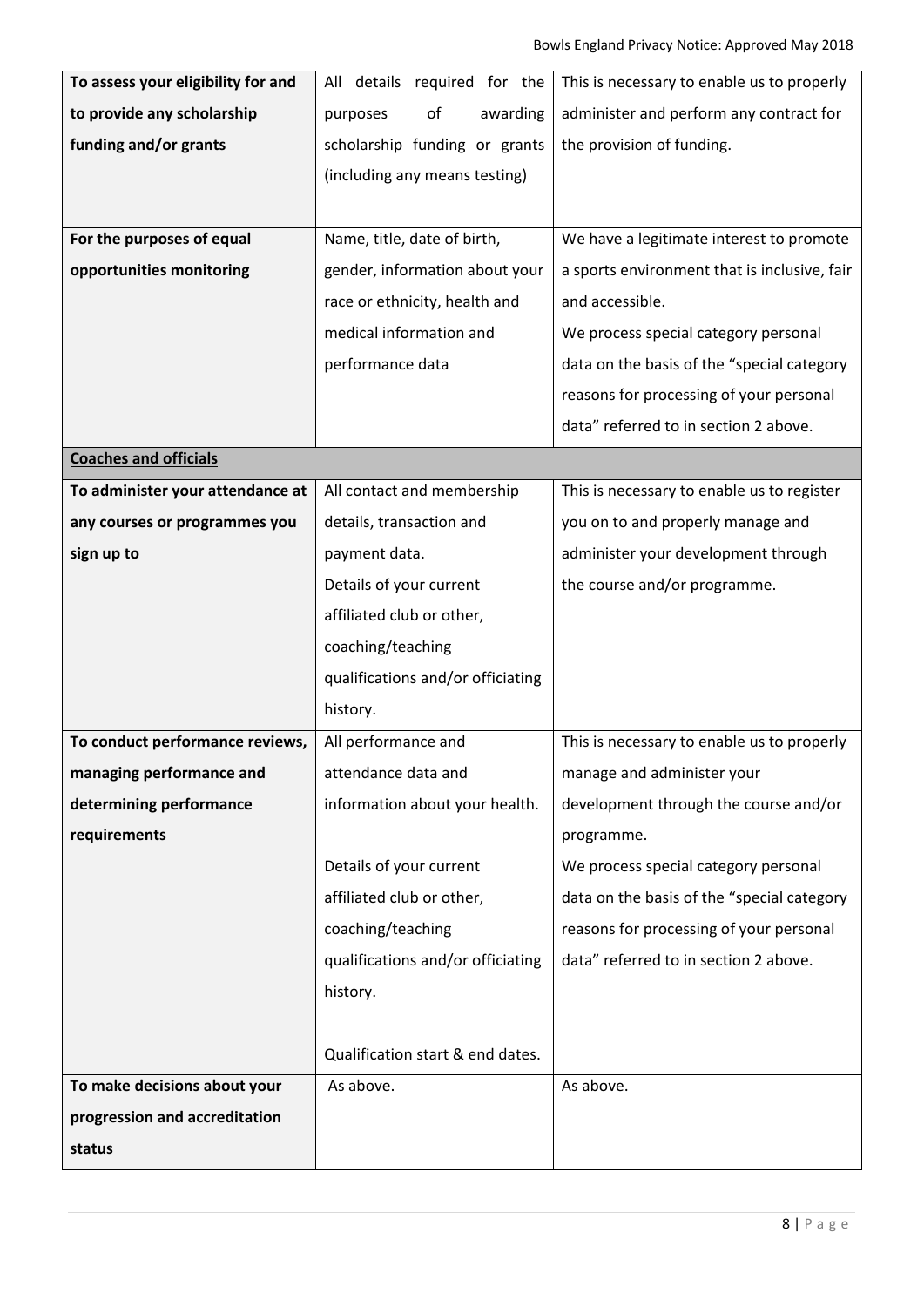| To comply with legal obligations, | Information about your criminal | For criminal records history we process it |
|-----------------------------------|---------------------------------|--------------------------------------------|
| for example, regarding people     | convictions and offences        | on the basis of legal obligations or based |
| with<br>children<br>working<br>or |                                 | on your explicit consent.                  |
| vulnerable adults to comply with  |                                 |                                            |
| our safeguarding requirements     |                                 |                                            |
| To administer any drug and        | <b>Health information</b>       | We have a legal obligation and a           |
| alcohol testing                   |                                 | legitimate interest to provide you & other |
|                                   |                                 | members of our organisation with a safe    |
|                                   |                                 | environment in which to participate in     |
|                                   |                                 | sport.                                     |
|                                   |                                 | We process special category personal       |
|                                   |                                 | data on the basis of the "special category |
|                                   |                                 | reasons for processing of your personal    |
|                                   |                                 | data" referred to in section 2 above.      |
| To arrange for any trip or        | Identification documents,       | This is necessary to enable us to make the |
| transportation to and from an     | details of next of kin, family  | necessary arrangements for the trip        |
| event                             | members and emergency           | and/or transportation to the event.        |
|                                   | contacts, transaction and       | We process special category personal       |
|                                   | payment information, health     | data on the basis of the "special category |
|                                   | and medical information.        | reasons for processing of your personal    |
|                                   |                                 | data" referred to in section 2 above.      |
|                                   |                                 |                                            |

For some of your personal information you will have a legal, contractual or other requirement or obligation for you to provide us with your personal information. If you do not provide us with the requested personal information we may not be able to admit you as a member or we may not be able to properly perform our contract with you or comply with legal obligations and we may have to terminate your position as a member. For other personal information you may not be under an obligation to provide it to us, but if you do not provide it then we may not be able to properly perform our contract with you.

Where you have given us your consent to use your personal information in a particular manner, you have the right to withdraw this consent at any time, which you may do by contacting us as described in the "Contacting us" section below.

Please note however that the withdrawal of your consent will not affect any use of the data made before you withdrew your consent and we may still be entitled to hold and process the relevant personal information to the extent that we are entitled to do so on bases other than your consent. Withdrawing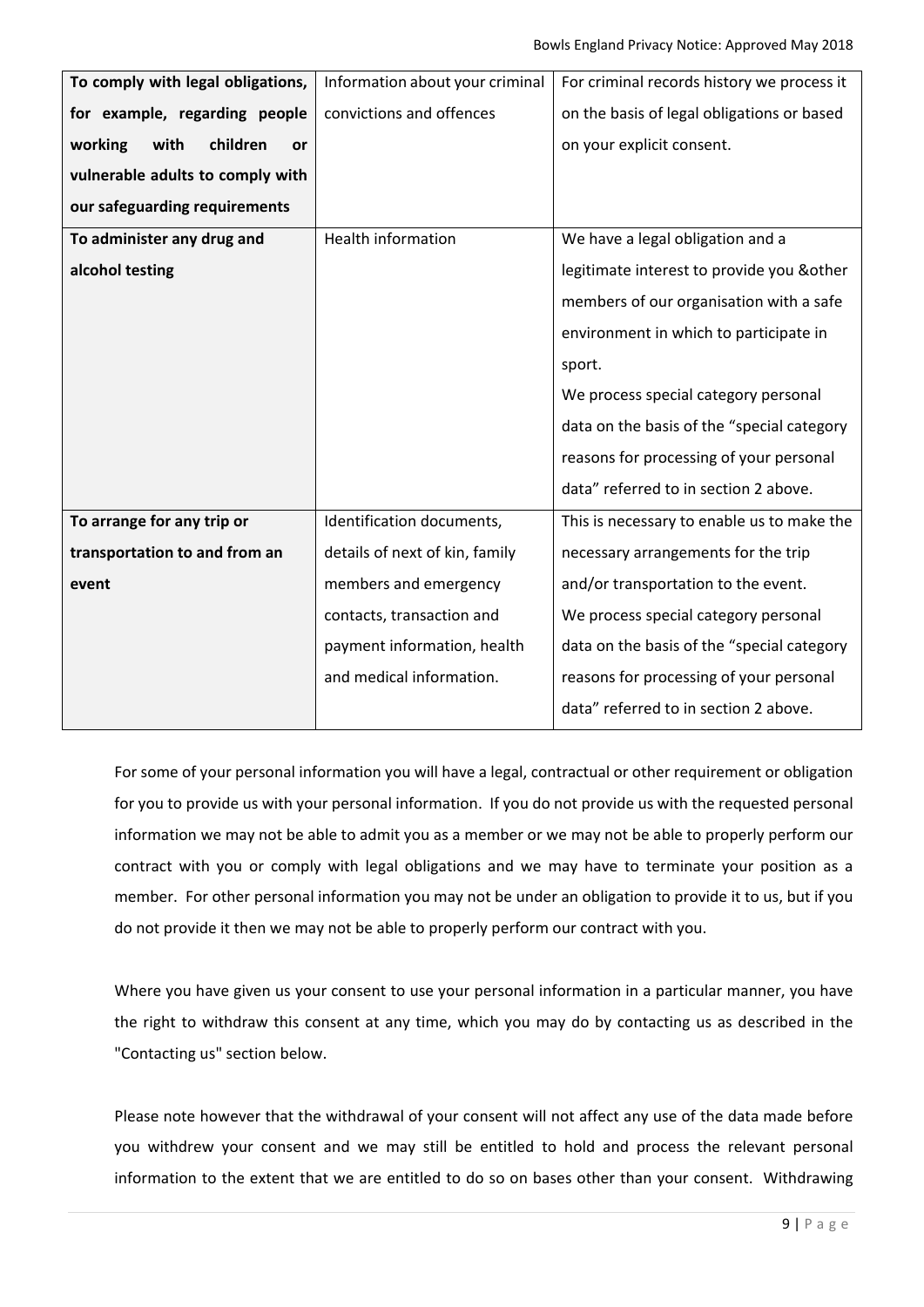consent may also have the same effects as not providing the information in the first place, for example we may no longer be able to provide certain member benefits to you.

#### 5. **DIRECT MARKETING**

**Email, post and SMS marketing:** from time to time, we may contact you by email, post or SMS with information about products and services we believe you may be interested in.

We will only send marketing messages to you in accordance with the marketing preferences you set. You can then let us know at any time that you do not wish to receive marketing messages by e-mail. You can also unsubscribe from our marketing by clicking on the unsubscribe link in the marketing messages we send to you.

# 6. **DISCLOSURE OF YOUR PERSONAL INFORMATION**

We share personal information with the following parties:

- o **Any party approved by you.**
- o **To any governing bodies or regional bodies for the sports covered by our club:** to allow them to properly administer the sports on a local, regional and national level.
- o **Other service providers**: for example, email marketing specialists, payment processors, data analysis CCTV contractors, promotional advisors, contractors or suppliers and IT services (including CRM, website, video‐ and teleconference services);
- o **Our supply chain partners & sub‐contractors**, such as couriers, import/export agents, shippers;
- o **Our Commercial Partners**: for the purposes of providing you with information on any tickets, special offers, opportunities, products and services and other commercial benefits provided by our commercial partners as part of your membership package where we consider it to be within your legitimate interests for us to do so;
- o **The Government or our regulators**: where we are required to do so by law or to assist with their investigations or initiatives.
- o **Police, law enforcement and security services**: to assist with the investigation and prevention of crime and the protection of national security.

We do not disclose personal information to anyone else except as set out above.

#### 7. **TRANSFERRING YOUR PERSONAL INFORMATION INTERNATIONALLY**

The personal information we collect may be transferred to and stored in countries outside of the UK and the European Union. Some of these jurisdictions require different levels of protection in respect of personal information and, in certain instances, the lawsin those countries may be less protective than the jurisdiction you are typically resident in. We will take all reasonable steps to ensure that your personal information is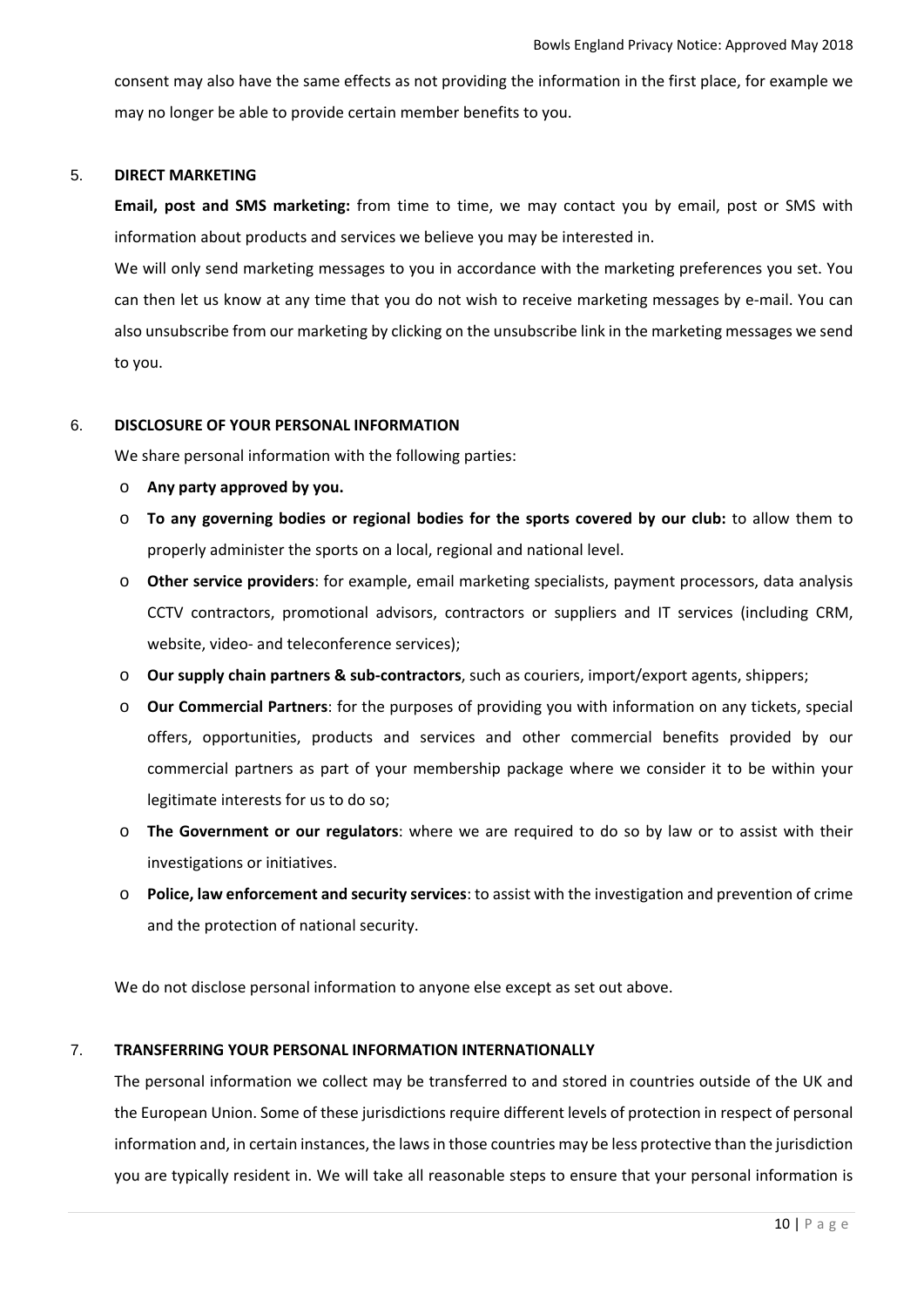only used in accordance with this privacy notice and applicable data protection laws and is respected and kept secure and where a third part processes your data on our behalf we will put in place appropriate safeguards as required under data protection laws. For further details please contact us by using the details set out in the "Contacting us" section below.

## 8. **HOW LONG DO WE KEEP PERSONAL INFORMATION FOR?**

The duration for which we retain your personal information will differ depending on the type of information and the reason why we collected it from you. However, in some cases personal information may be retained on a long‐term basis: for example, personal information that we need to retain for legal purposes will normally be retained in accordance with usual commercial practice and regulatory requirements. Generally, where there is no legal requirement we retain all physical and electronic records for a period of six years after your last contact with us. Exceptions to this rule are:

- o CCTV records which are held for no more than 30 days unless we need to preserve the records for the purpose of prevention and detection of crime;
- o Information that may be relevant to personal injury claims, or discrimination claims may be retained until the limitation period for those types of claims has expired. For personal injury or discrimination claims this can be an extended period as the limitation period might not start to run until a long time after you have worked for us.

It is important to ensure that the personal information we hold about you is accurate and up‐to‐date, and you should let us know if anything changes, for example if you change your phone number or email address.

You may be able to update some of the personal information we hold about you through our membership portal. Alternatively, you can contact us using by using the details set out in the "**Contacting us**" section below.

# 9. **YOUR RIGHTS IN RELATION TO PERSONAL INFORMATION**

You have the following rights in relation to your personal information:

- o the right to be informed about how your personal information is being used;
- o the right to access the personal information we hold about you;
- o the right to request the correction of inaccurate personal information we hold about you;
- o the right to request the erasure of your personal information in certain limited circumstances;
- o the right to restrict processing of your personal information where certain requirements are met;
- o the right to object to the processing of your personal information;